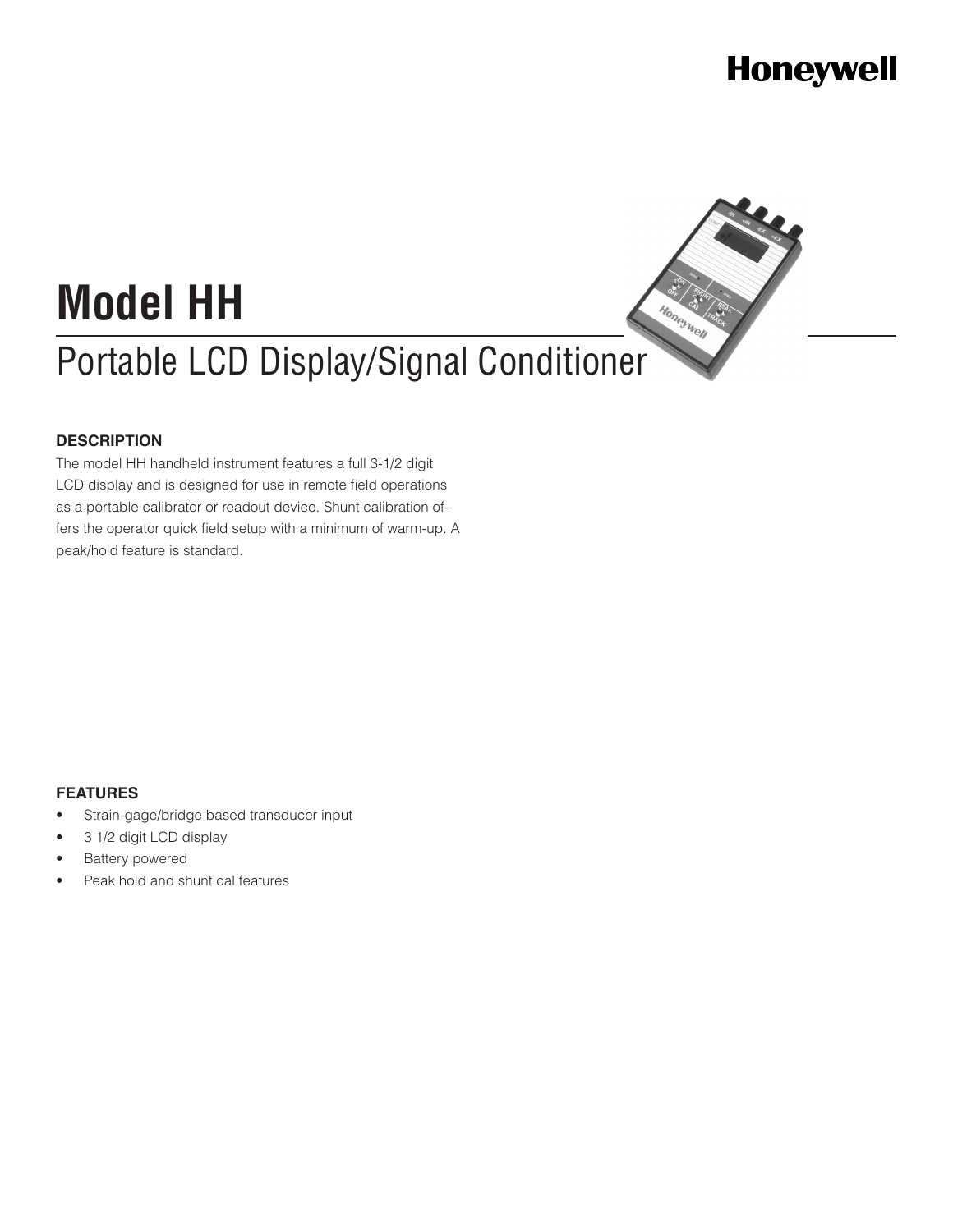### **Model HH**

#### **General SPECIFICATIONS**

| <b>Characteristic</b> | <b>Measure</b>         |
|-----------------------|------------------------|
| Number of channels    |                        |
| Material              | Hand-held plastic case |

#### **ENVIRONMENTAL SPECIFICATIONS**

| <b>Characteristic</b>  | <b>Measure</b>                     |
|------------------------|------------------------------------|
| Temperature, operating | 0 °C to 54 °C [32 °F to 130 °F]    |
| Temperature, storage   | -29 °C to 66 °C [-20 °F to 150 °F] |
| Power requirement      | Battery - one 9V cell              |

#### **Transducer interface SPECIFICATIONS**

| <b>Characteristic</b>      | <b>Measure</b>               |
|----------------------------|------------------------------|
| Transducer excitation      | $2.5$ Vdc                    |
| Types of inputs accepted   | $0.5$ mV/V to 8 mV/V         |
| Transducer bridge          | 120 ohm min.                 |
| Pushbutton shunt cal       | Yes                          |
| Calibration method         | Manual                       |
| Electrical connection type | 4 banana jacks               |
| Zero balance               | $±15$ % of full scale (min.) |
| Noise and ripple           | 30 microvolts                |

#### **Amplifier characteristics SPECIFICATIONS**

| <b>Characteristic</b>    | <b>Measure</b>                   |
|--------------------------|----------------------------------|
| Non-linearity            | $\pm 0.1$ % of full scale (max.) |
| Drift, zero              | $\pm 50$ mV (max.)               |
| Drift, span              | $±50$ mV (max.)                  |
| Stability, zero          | 1.0 % of full scale/year         |
| Stability, span          | 1.0 % of full scale/year         |
| Frequency response       | 5 Hz                             |
| Fine span adjustment     | $±15$ % of range                 |
| Fine zero adjustment     | $±15$ % of range                 |
| Short circuit protection | Yes                              |

#### **Digital display characteristics SPECIFICATIONS**

| <b>Characteristic</b>           | <b>Measure</b>             |
|---------------------------------|----------------------------|
| Number of display<br>characters | $3\frac{1}{2}$             |
| Conversion/second               | 3                          |
| Scaling                         | 0-1999                     |
| Scaling method                  | Zero and span adjustment   |
| Max. display count              | 1999                       |
| Polarity indications            | Yes                        |
| Programmable decimal<br>points  | Yes                        |
| Display size                    | 10,2 mm $[0.4 \text{ in}]$ |
| Overrange indication            | Yes                        |
| Resolution                      | 1/2000                     |
| Type                            | <b>LCD</b>                 |
| Maximum sensitivity             | 0.1 microvolt/count        |
| Peak/hold                       | Yes                        |

#### **Physical characteristics SPECIFICATIONS**

| <b>Characteristic</b> | Measure           |
|-----------------------|-------------------|
| Weight                | $0,5$ kg $[1$ lb] |

#### **Power supply SPECIFICATIONS**

| <b>Characteristic</b> | Measure     |
|-----------------------|-------------|
| Power requirements    | One 9V cell |

#### **Front panel SPECIFICATIONS**

| <b>Characteristic</b> | <b>Measure</b>     |
|-----------------------|--------------------|
| Digital display       | $3-1/2$ digits LCD |

Not RoHS compliant

#### **OPTION CODES**

|       | Many range/option combinations are available in<br>our quick-ship and fast-track manufacture pro-<br>grams. Please see http://sensing.honeywell.com/<br>TMsensor-ship for updated listings. |
|-------|---------------------------------------------------------------------------------------------------------------------------------------------------------------------------------------------|
| Input | 52c. 10 mV/V to 40 mV/V                                                                                                                                                                     |